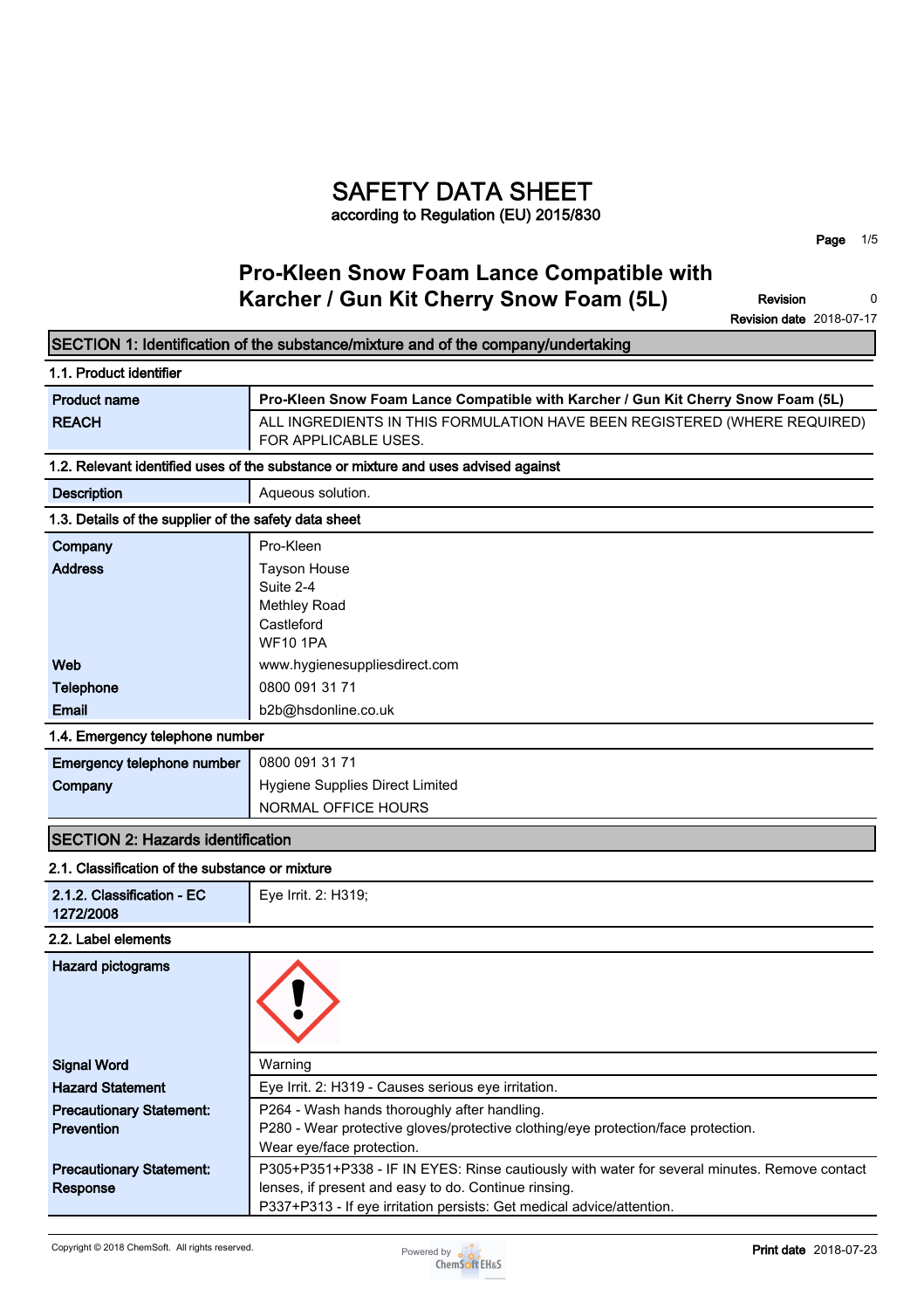**Revision Revision date 2018-07-17 0**

## **SECTION 3: Composition/information on ingredients**

## **3.2. Mixtures**

### **EC 1272/2008**

|                                                        |              |            |           | Karcher / Gun Kit Cherry Snow Foam (5L)    |                 | <b>Revision</b>                                                                                                                |  |
|--------------------------------------------------------|--------------|------------|-----------|--------------------------------------------|-----------------|--------------------------------------------------------------------------------------------------------------------------------|--|
| SECTION 3: Composition/information on ingredients      |              |            |           |                                            |                 | <b>Revision date 2018-07-17</b>                                                                                                |  |
| 3.2. Mixtures                                          |              |            |           |                                            |                 |                                                                                                                                |  |
| EC 1272/2008                                           |              |            |           |                                            |                 |                                                                                                                                |  |
| <b>Chemical Name</b>                                   | Index No.    | CAS No.    | EC No.    | <b>REACH Registration</b><br><b>Number</b> | Conc.<br>(%w/w) | Classification                                                                                                                 |  |
| 2 PHENOXY ETHANOL                                      |              | 122-99-6   |           |                                            |                 | 0 - 0.5% Acute Tox. 4: H302; Eye Irrit.                                                                                        |  |
| COCONUT DIETHANOLMINE                                  |              | 8051-30-7  |           | 01-2119490100-53                           |                 | 2: H319;<br>1 - 10% Skin Irrit. 2: H315; Eye Dam.<br>1: H318; Aquatic Chronic 2:<br>H411;                                      |  |
| WATER                                                  |              |            |           |                                            | 80 - 90%        |                                                                                                                                |  |
| AMINE SALT OF ALKYL<br><b>BENZENE SULPHONIC ACID</b>   |              | 90194-42-6 |           |                                            |                 | 1 - 10% Skin Irrit. 2: H315; Eye Dam.<br>1: H318:                                                                              |  |
| SODIUM LAURETH ETHER<br><b>SULPHATE</b>                |              |            |           | 01-2119488639-16                           |                 | 0 - 0.5% Skin Irrit. 2: H315; Eye Dam.<br>1: H318:                                                                             |  |
| 2 BUTOXY ETHANOL<br>(2-Butoxyethanol)                  |              | 111-76-2   | 203-905-0 | 01-2119475108-36                           |                 | 1 - 10% Acute Tox. 4:<br>H302+H312+H332; Skin Irrit.<br>2: H315; Eye Irrit. 2: H319;                                           |  |
| 2,2'-Iminodiethanol                                    | 603-071-00-1 | 111-42-2   | 203-868-0 |                                            |                 | 0 - 0.5% Acute Tox. 4: H302; STOT<br>RE 2: H373; Skin Irrit. 2:<br>H315; Eye Dam. 1: H318;                                     |  |
| 2-METHYLISOTHIAZOL-3(2H)<br>-ONE                       |              | 2682-20-4  | 220-239-6 |                                            |                 | 0 - 0.5% Acute Tox. 3: H301+H311;<br>Skin Corr. 1B: H314; Skin<br>Sens. 1: H317; Acute Tox. 2:<br>H330; Aquatic Acute 1: H400; |  |
| <b>COCAMINE OXIDE</b>                                  |              | 61788-90-7 | 263-016-9 |                                            |                 | 0.5 - 1% Skin Irrit. 2: H315; Eye Dam.<br>1: H318; Aquatic Acute 1:<br>H400; Aquatic Chronic 3:<br>H412;                       |  |
| EDTA Ethylenediaminetetraacetic<br>Acid, Disodium Salt |              | 139-33-3   | 205-358-3 |                                            |                 | 0.5 - 1% Skin Corr. 1B: H314;                                                                                                  |  |
| <b>PERFUME</b>                                         |              |            |           |                                            | $0 - 0.5%$      |                                                                                                                                |  |
| <b>DYE</b>                                             |              |            |           |                                            | $0 - 0.5%$      |                                                                                                                                |  |

## **SECTION 4: First aid measures**

## **4.1. Description of first aid measures**

| Inhalation          | No irritation expected.                                                                                                                                          |
|---------------------|------------------------------------------------------------------------------------------------------------------------------------------------------------------|
| Eye contact         | Irritating to eyes. Rinse immediately with plenty of water for 15 minutes holding the eyelids open.<br>Seek medical attention if irritation or symptoms persist. |
| <b>Skin contact</b> | No irritation expected.                                                                                                                                          |
| Ingestion           | Ingestion may cause nausea and vomiting. Seek medical attention if irritation or symptoms persist.<br>DO NOT INDUCE VOMITING.                                    |

### **SECTION 5: Firefighting measures**

#### **5.1. Extinguishing media**

**Use as appropriate: Carbon dioxide (CO2), Dry chemical, Foam.**

### **5.2. Special hazards arising from the substance or mixture**

**Burning produces irritating, toxic and obnoxious fumes. Keep away from combustible materials.**

### **5.3. Advice for firefighters**

**Self-contained breathing apparatus. Wear protective clothing.**

## **SECTION 6: Accidental release measures**

### **6.1. Personal precautions, protective equipment and emergency procedures**

**Wear suitable protective equipment. Adopt best Manual Handling considerations when handling, carrying and dispensing.**

## **6.3. Methods and material for containment and cleaning up**

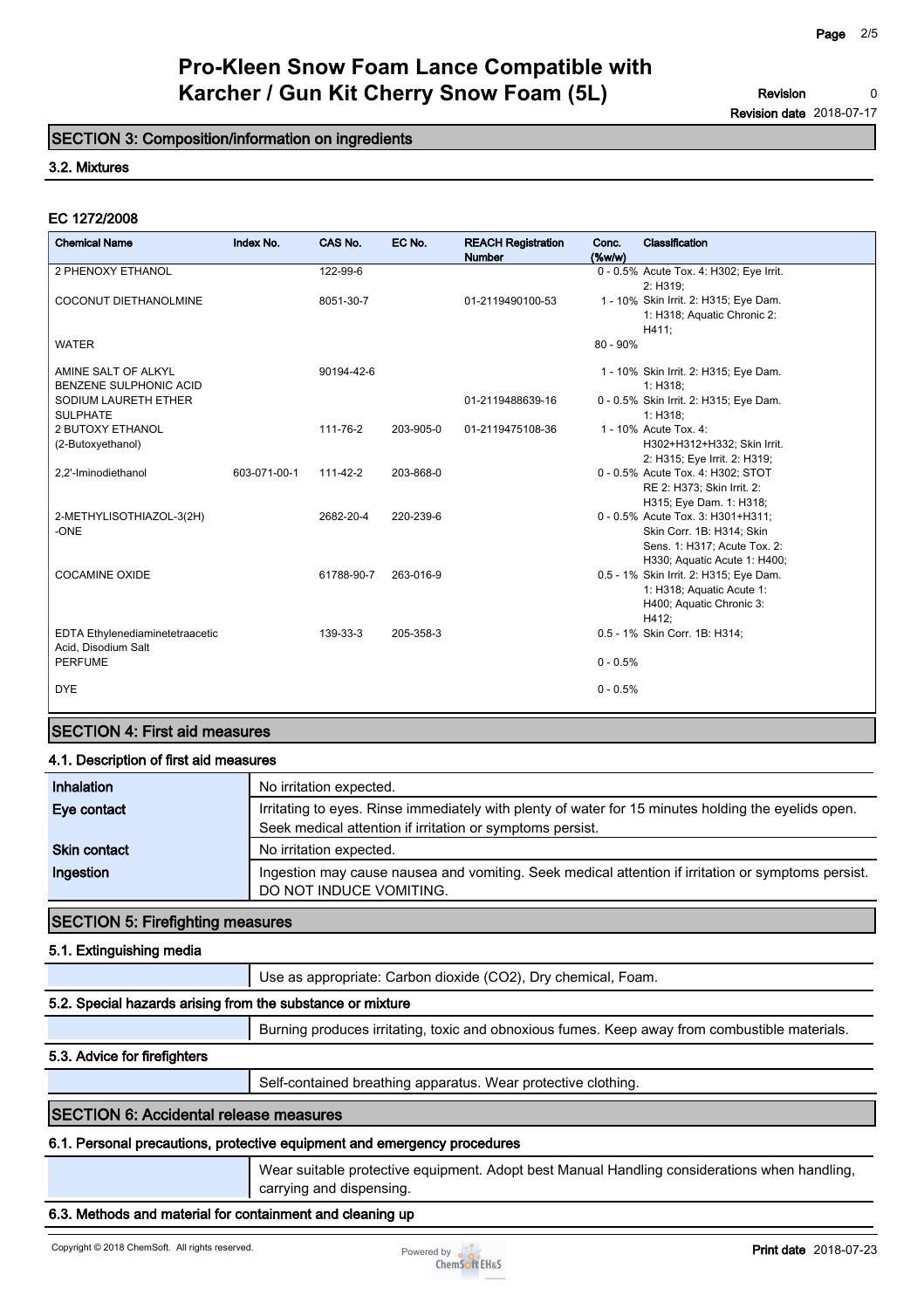**Revision Revision date 2018-07-17 0**

## **6.3. Methods and material for containment and cleaning up Absorb with inert, absorbent material. Sweep up. Transfer to suitable, labelled containers for disposal. Clean spillage area thoroughly with plenty of water. SECTION 7: Handling and storage 7.1. Precautions for safe handling Adopt best Manual Handling considerations when handling, carrying and dispensing. Avoid contact with eyes. 7.2. Conditions for safe storage, including any incompatibilities Keep in a cool, dry, well ventilated area. Keep containers tightly closed. Store in correctly labelled containers. SECTION 8: Exposure controls/personal protection 8.1. Control parameters 8.1.1. Exposure Limit Values 2 BUTOXY ETHANOL (2-Butoxyethanol) WEL 8-hr limit ppm: 25 WEL 8-hr limit mg/m3: 123 WEL 15 min limit ppm: 50 WEL 15 min limit mg/m3: 101.2 WEL 8-hr limit mg/m3 total inhalable dust: - WEL 15 min limit mg/m3 total inhalable dust: - WEL 8-hr limit mg/m3 total respirable dust: - WEL 15 min limit mg/m3 total respirable dust: -**

### **DNEL: Derived no-effect level.**

| No data is available on this product.<br>Not normally required.<br>Adopt best Manual Handling considerations when handling, carrying and dispensing. Avoid contact |
|--------------------------------------------------------------------------------------------------------------------------------------------------------------------|
|                                                                                                                                                                    |
|                                                                                                                                                                    |
|                                                                                                                                                                    |
| with eyes.                                                                                                                                                         |
| Approved safety goggles.                                                                                                                                           |
| Chemical resistant gloves (PVC).                                                                                                                                   |
| Not normally required.                                                                                                                                             |
|                                                                                                                                                                    |

## **SECTION 9: Physical and chemical properties**

### **9.1. Information on basic physical and chemical properties**

|                                                       | <b>Appearance</b> Aqueous solution<br><b>Colour</b> Various |
|-------------------------------------------------------|-------------------------------------------------------------|
|                                                       | Odour Perfumes                                              |
| <b>pH</b> $\left  \frac{7 - 10}{1.01 - 1.04} \right $ |                                                             |
|                                                       |                                                             |
|                                                       | Solubility Soluble in water                                 |
|                                                       |                                                             |

## **SECTION 10: Stability and reactivity**

**10.2. Chemical stability**

**Stable under normal conditions.**

## **SECTION 11: Toxicological information**

### **11.1. Information on toxicological effects**

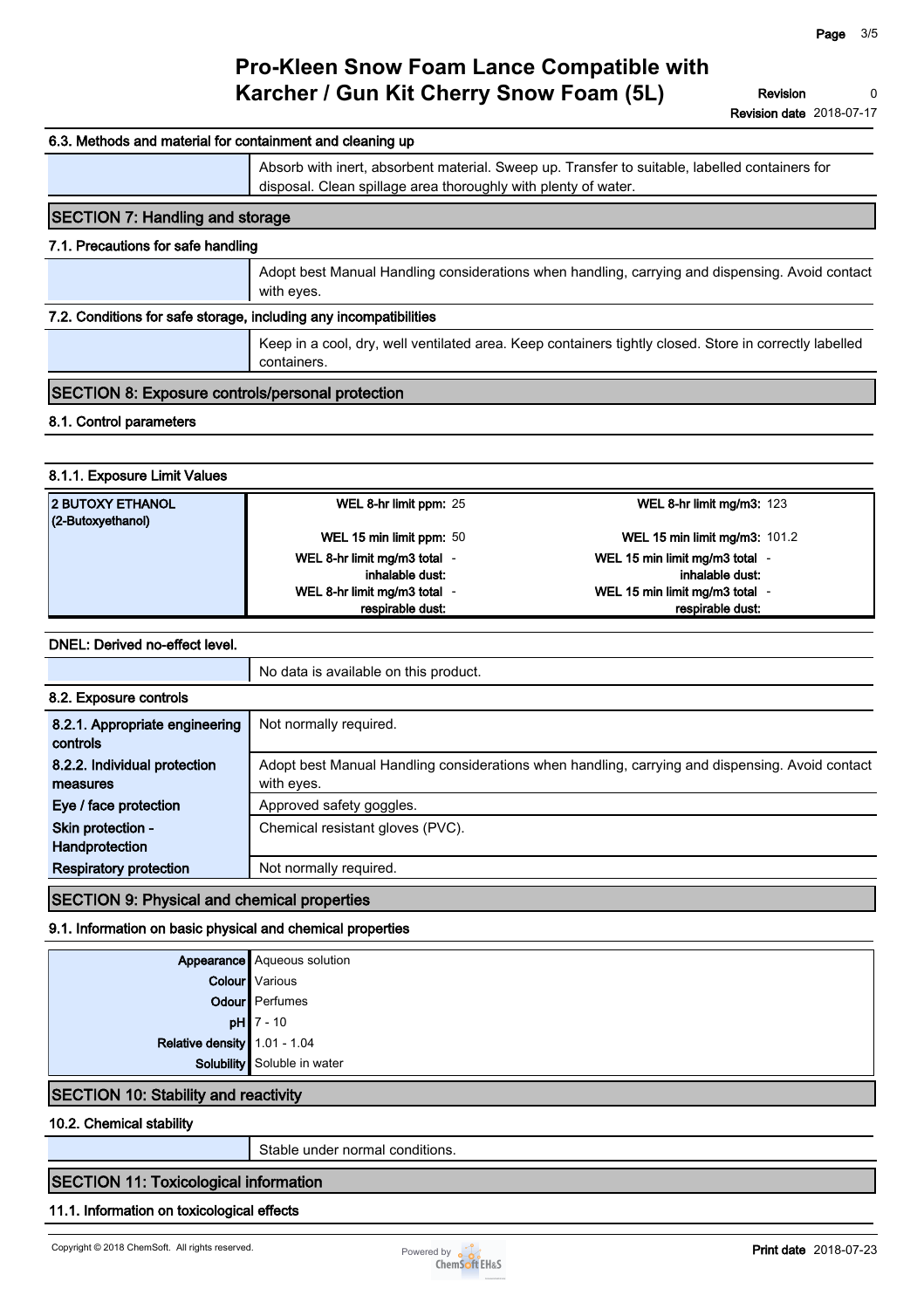| 11.1. Information on toxicological effects |                                                                                                                                                                                                                                                                                                                                                                                                                                                                                                                                                                                                                                                                                                                                       |
|--------------------------------------------|---------------------------------------------------------------------------------------------------------------------------------------------------------------------------------------------------------------------------------------------------------------------------------------------------------------------------------------------------------------------------------------------------------------------------------------------------------------------------------------------------------------------------------------------------------------------------------------------------------------------------------------------------------------------------------------------------------------------------------------|
| Skin corrosion/irritation                  | No irritation expected.                                                                                                                                                                                                                                                                                                                                                                                                                                                                                                                                                                                                                                                                                                               |
| Serious eye damage/irritation              | Irritating to eyes.                                                                                                                                                                                                                                                                                                                                                                                                                                                                                                                                                                                                                                                                                                                   |
| Respiratory or skin<br>sensitisation       | No irritation expected.                                                                                                                                                                                                                                                                                                                                                                                                                                                                                                                                                                                                                                                                                                               |
| <b>SECTION 12: Ecological information</b>  |                                                                                                                                                                                                                                                                                                                                                                                                                                                                                                                                                                                                                                                                                                                                       |
| 12.2. Persistence and degradability        |                                                                                                                                                                                                                                                                                                                                                                                                                                                                                                                                                                                                                                                                                                                                       |
|                                            | DETERGENTS IN THIS FORMULATION ARE >90% BIODEGRADABLE. Inorganic materials are<br>inherently not boidegradable however those present in this formulation/product are either of no<br>known significant environmetal hazard or are readilly neutralised to form inert salts.                                                                                                                                                                                                                                                                                                                                                                                                                                                           |
| 12.3. Bioaccumulative potential            |                                                                                                                                                                                                                                                                                                                                                                                                                                                                                                                                                                                                                                                                                                                                       |
|                                            | No data is available on this product.                                                                                                                                                                                                                                                                                                                                                                                                                                                                                                                                                                                                                                                                                                 |
| 12.4. Mobility in soil                     |                                                                                                                                                                                                                                                                                                                                                                                                                                                                                                                                                                                                                                                                                                                                       |
|                                            | No data is available on this product.                                                                                                                                                                                                                                                                                                                                                                                                                                                                                                                                                                                                                                                                                                 |
| <b>SECTION 13: Disposal considerations</b> |                                                                                                                                                                                                                                                                                                                                                                                                                                                                                                                                                                                                                                                                                                                                       |
| General information                        |                                                                                                                                                                                                                                                                                                                                                                                                                                                                                                                                                                                                                                                                                                                                       |
|                                            | Dispose of in compliance with all local and national regulations.                                                                                                                                                                                                                                                                                                                                                                                                                                                                                                                                                                                                                                                                     |
| <b>SECTION 14: Transport information</b>   |                                                                                                                                                                                                                                                                                                                                                                                                                                                                                                                                                                                                                                                                                                                                       |
| 14.1. UN number                            |                                                                                                                                                                                                                                                                                                                                                                                                                                                                                                                                                                                                                                                                                                                                       |
|                                            | The product is not classified as dangerous for carriage.                                                                                                                                                                                                                                                                                                                                                                                                                                                                                                                                                                                                                                                                              |
| 14.2. UN proper shipping name              |                                                                                                                                                                                                                                                                                                                                                                                                                                                                                                                                                                                                                                                                                                                                       |
|                                            | The product is not classified as dangerous for carriage.                                                                                                                                                                                                                                                                                                                                                                                                                                                                                                                                                                                                                                                                              |
| 14.3. Transport hazard class(es)           |                                                                                                                                                                                                                                                                                                                                                                                                                                                                                                                                                                                                                                                                                                                                       |
|                                            | The product is not classified as dangerous for carriage.                                                                                                                                                                                                                                                                                                                                                                                                                                                                                                                                                                                                                                                                              |
| 14.4. Packing group                        |                                                                                                                                                                                                                                                                                                                                                                                                                                                                                                                                                                                                                                                                                                                                       |
|                                            | The product is not classified as dangerous for carriage.                                                                                                                                                                                                                                                                                                                                                                                                                                                                                                                                                                                                                                                                              |
| 14.5. Environmental hazards                |                                                                                                                                                                                                                                                                                                                                                                                                                                                                                                                                                                                                                                                                                                                                       |
|                                            | The product is not classified as dangerous for carriage.                                                                                                                                                                                                                                                                                                                                                                                                                                                                                                                                                                                                                                                                              |
| 14.6. Special precautions for user         |                                                                                                                                                                                                                                                                                                                                                                                                                                                                                                                                                                                                                                                                                                                                       |
|                                            | The product is not classified as dangerous for carriage.                                                                                                                                                                                                                                                                                                                                                                                                                                                                                                                                                                                                                                                                              |
|                                            | 14.7. Transport in bulk according to Annex II of MARPOL 73/78 and the IBC Code                                                                                                                                                                                                                                                                                                                                                                                                                                                                                                                                                                                                                                                        |
|                                            | The product is not classified as dangerous for carriage.                                                                                                                                                                                                                                                                                                                                                                                                                                                                                                                                                                                                                                                                              |
| <b>Further information</b>                 |                                                                                                                                                                                                                                                                                                                                                                                                                                                                                                                                                                                                                                                                                                                                       |
|                                            | The product is not classified as dangerous for carriage.                                                                                                                                                                                                                                                                                                                                                                                                                                                                                                                                                                                                                                                                              |
| <b>SECTION 15: Regulatory information</b>  |                                                                                                                                                                                                                                                                                                                                                                                                                                                                                                                                                                                                                                                                                                                                       |
|                                            | 15.1. Safety, health and environmental regulations/legislation specific for the substance or mixture                                                                                                                                                                                                                                                                                                                                                                                                                                                                                                                                                                                                                                  |
| <b>Regulations</b>                         | COMMISSION REGULATION (EU) No 453/2010 of 20 May 2010 amending Regulation (EC) No<br>1907/2006 of the European Parliament and of the Council on the Registration, Evaluation,<br>Authorisation and Restriction of Chemicals (REACH), establishing a European Chemicals Agency,<br>amending Directive 1999/45/EC and repealing Council Regulation (EEC) No 793/93 and<br>Commission Regulation (EC) No 1488/94 as well as Council Directive 76/769/EEC and<br>Commission Directives 91/155/EEC, 93/67/EEC, 93/105/EC and 2000/21/EC. REGULATION (EC)<br>No 1907/2006 OF THE EUROPEAN PARLIAMENT AND OF THE COUNCIL of 18 December 2006<br>concerning the Registration, Evaluation, Authorisation and Restriction of Chemicals (REACH), |